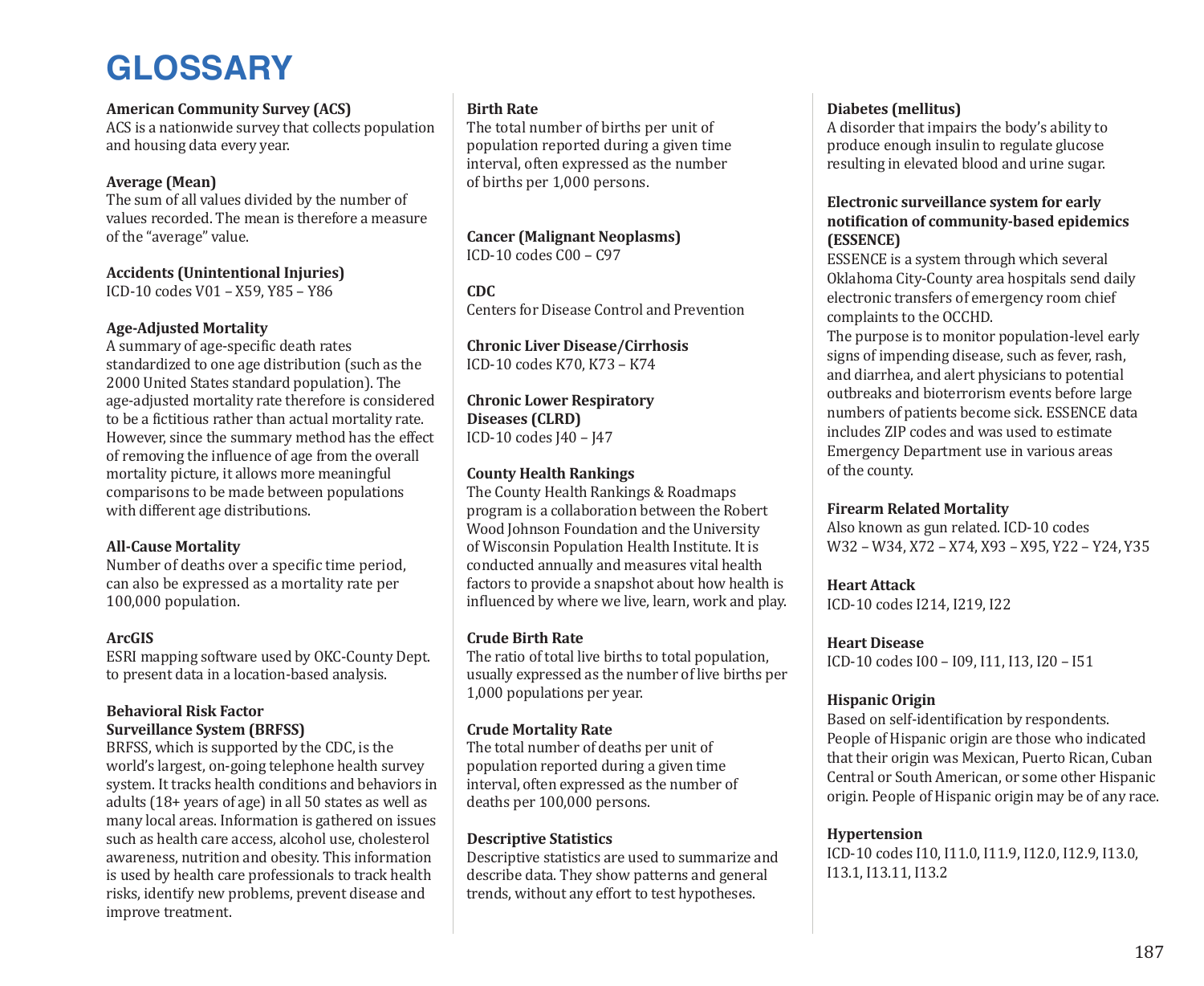**Homicide (Assault)**

ICD-10 codes X85 – Y09, Y87.1

# **ICD Codes**

The International Classification of Diseases and Related Health Problems (ICD) was designed to promote international comparability in the collection, processing, classification and presentation of disease and death statistics. It is a collaborative effort of the World Health Organization and ten international centers. ICD codes translate verbal descriptions of diseases and procedures into numbers. There have been 10 versions of ICD, with the tenth version currently used to track death statistics (e.g., it is used to code cause of death on death certificates). The ninth version is still used for disease statistics (e.g., hospital discharge diagnoses).

# **IDU**

Intravenous drug use

# **Incidence Rate**

A measure of the number of new cases of disease occurring in a specific population over a specific period of time, usually a year.

## **Indicator**

A measure of health status or a health outcome.

## **Infant Death**

Infants who died

## **Infant Mortality Rate**

The total number of infant deaths in the first year of life reported per unit of population during a given time interval, often expressed as the number of infant deaths per 1,000 live births.

## **Infectious Disease**

A disease caused by the entrance into the body of organisms (such as bacteria or viruses) that then grow and multiply there; often used synonymously with communicable disease.

**Influenza/Pneumonia** ICD-10 codes J10 – J18

# **Life Expectancy**

The number of additional years of life expected at a specified point in time.

# **Local Public Health System**

Traditional and non-traditional providers of services that impact our health outcomes and meet the health needs of our community.

## **Low Birth Weight (LBW)**

Weight at birth of less than 2,500 grams (about 5.5 pounds).

**Lung Cancer (Trachea, Bronchus, and Lung)** ICD-10 codes C33 – C34

## **Median**

The point at which exactly half of the data are above and half are below.

**Mortality** The event or rate of death.

# **NCHS (National Center for Health Statistics)**

The NCHS of the CDC is the United States' principal health statistics agency. Data are gathered from multiple sources, such as vital and medical records, surveys, and testing; compiled; and disseminated to guide policies for the improvement of the nation's health.

## **Non-Hispanic**

All people whose ethnicity is not Hispanic. Race and ethnicity are separate concepts, so the racial categories of White, Black, American Indian/ Alaska Native and Asian/Pacific Islander all contain some people of Hispanic origin.

**OCCHD** Oklahoma City-County Health Department

**OSDH** Oklahoma State Department of Health

#### **Per Capita Income**

The total income for a geographic region divided by the number of people living in that region.

## **Race**

Based on self-identification by respondents.

## **Rate**

The frequency with which an event occurs in a defined population for a specified amount of time. Rates are usually calculated per 100, 1,000, or 100,000 populations. The larger the population, the more reliable and meaningful the data.

## **Sexually Transmitted Disease (STD)**

Infections passed from one person to another through sexual contact. Includes bacteria, parasites, yeast and viruses.

# **SoonerCare**

Oklahoma Medicaid. A health coverage program funded jointly by the federal and state government.

**Stroke (Cerebrovascular Disease)** ICD-10 codes I60 – I69

**Suicide (Intentional Self-Harm)** ICD-10 codes X60 – X84, Y87.0

## **Urban Hardship Index**

Adopted from Nathan and Adams, the Rockefeller Institute's Intercity Hardship Index looks at economic conditions relative to one another and to themselves and one another over time. A higher hardship index score signifies worse economic conditions.

# **Years of Potential Life Lost (YPLL)**

A statistical measure used to determine premature death. YPLL is calculated by subtracting an individual's age at death from a predetermined life expectancy, usually 75 years of age.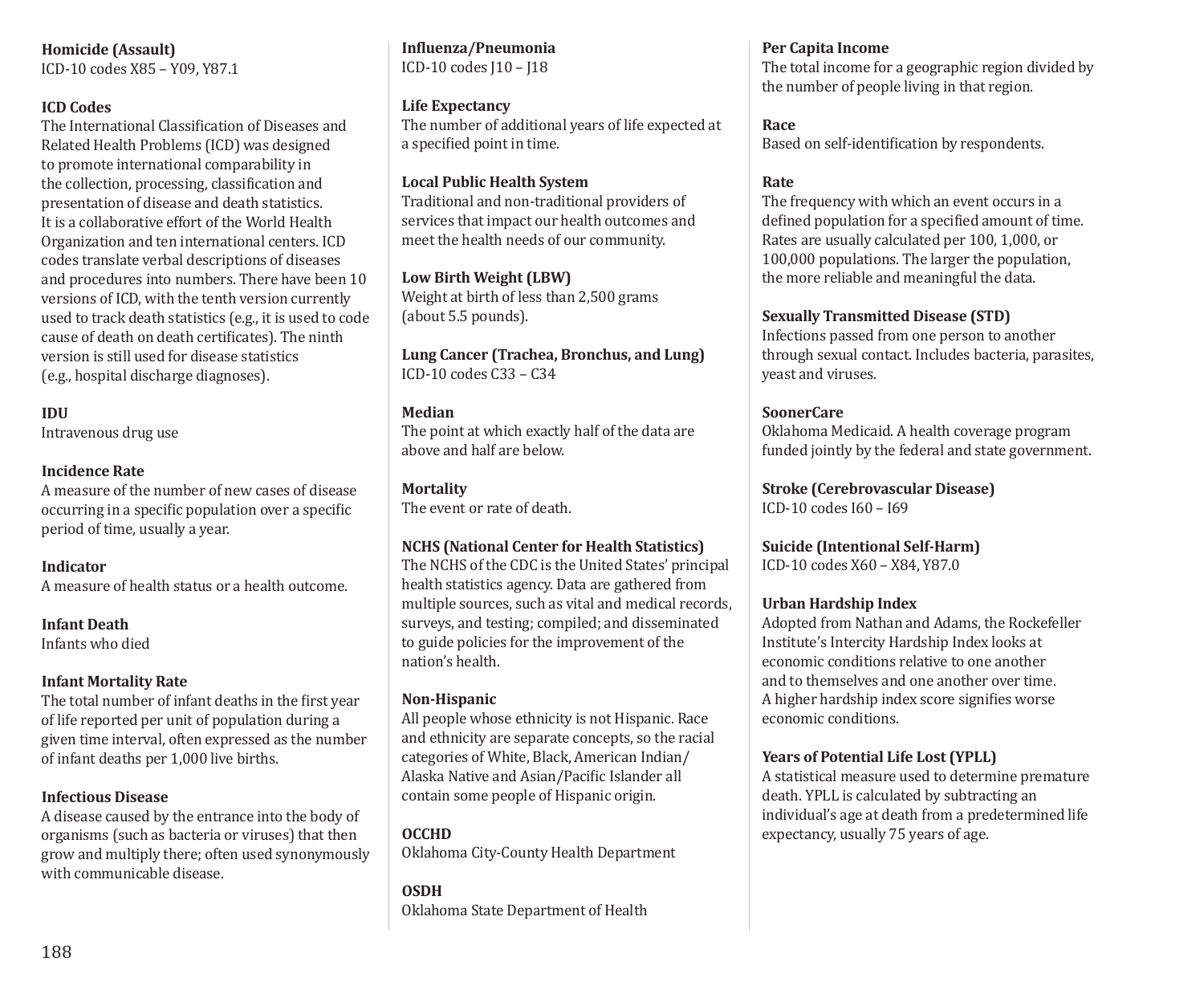# **REFERENCES**

#### **Socioeconomics**

- Centers for Disease Control and Prevention. (2019). *Health & academics.* https://www.cdc.gov/healthyyouth/health\_and\_academics/index.htm
- Proctor, B. D., Semega, J. L., & Kollar, M. A. (2015). *Income and poverty in the United States: 2015.* U.S. Census Bureau, Current Population Reports. Washington, DC: U.S. Government Printing Office; 2016. P60-256(RV). https://www.census.gov/ content/dam/Census/library/publications/2016/demo/p60-256.pdf
- Snyder, T., & Musu-Gillette, L. (2015, April 16). *Free or reduced-price lunch: A proxy for poverty?* National Center for Educational Statistics. https://nces.ed.gov/ blogs/nces/post/free-or-reduced-price-lunch-a-proxy-for-poverty
- U.S. Census Bureau. (2018). *Household income: 2018*. https://www.census.gov/ content/dam/Census/library/publications/2019/acs/acsbr18-01.pdf

#### **Maternal and Child Health**

- Association of Maternal and Child Health Programs (2013). Infant mortality collaborative: Infant mortality toolkit. State Infant Mortality (SIM) Toolkit: A Standardized Approach for Examining Infant Mortality. http://www.amchp.org/programsandtopics/data-assessment/InfantMortalityToolkit/Pages/default.aspx
- Bread for the World. (May 2019). Hunger and poverty in female-headed households. https://www.bread.org/sites/default/files/downloads/hunger-poverty-female-headed-households-may-2019.pdf.
- Centers for Disease Control and Prevention. (2019). Infant mortality. https://www.cdc.gov/reproductivehealth/maternalinfanthealth/infantmortality.htm
- Centers for Disease Control and Prevention. (2017). National vital statistics system; NCHS fact sheet. https://www.cdc.gov/nchs/data/factsheets/nvss\_fact\_sheet.pdf.
- Centers for Disease Control and Prevention. (2019). Preterm birth. https://www.cdc.gov/reproductivehealth/maternalinfanthealth/pretermbirth.htm
- Centers for Disease Control and Prevention. (2016). Reproductive and birth outcomes. https://ephtracking.cdc.gov/showRbLBWGrowthRetardationEnv
- Centers for Disease Control and Prevention. (2018). Smoking during pregnancy. https://www.cdc.gov/tobacco/basic\_information/health\_effects/pregnancy/
- Eunice Kennedy Shriver National Institute of Child Health and Human Development. (2017). What is prenatal care and why is it important? https://www.nichd.nih.gov/health/topics/pregnancy/conditioninfo/prenatal-care
- Jackson, M.,Kiernan, K., & McLanahan, S. (2017). Maternal education, changing family circumstances, and children's skill development in the United States and UK. Annals of American Academy of Political Social Science, 674(1), 59–84. doi:10.1177/0002716217729471
- Perper, K., Peterson, K. & Manlove, J. (2010). Diploma attainment among teen mothers. Child Trends, Fact Sheet Publication #2010-01: Washington, DC: Child Trends.
- Veneman, M. A. (2007). Education is key to reducing child mortality: The link between maternal health and education. UN Chronicle. https://unchronicle.un.org/article/education-key-reducing-child-mortality-link-between-maternal-health-and-education
- Women's Economic Security Campaign. (2010). Child care matters: Building economic security for low-income women. http://www.cofionline.org/COFI/wp-content/ uploads/2015/05/wesc\_childcarematters.pdf
- Womenshealth.gov. (2009). Publications: Prenatal care fact sheet. http://www.womenshealth.gov/publications/our-publications/fact-sheet/prenatal-care.html

#### **Infectious Disease**

- Centers for Disease Control and Prevention. (2020). Basic statistics. https://www.cdc. gov/hiv/basics/statistics.html
- Centers for Disease Control and Prevention. (2016). Chlamydia CDC fact sheet (detailed). Retrieved from https://www.cdc.gov/std/chlamydia/stdfact-chlamydia-detailed.htm
- Centers for Disease Control and Prevention. (2018). Sexually transmitted disease surveillance 2018. Gonorrhea. https://www.cdc.gov/std/stats18/gonorrhea.htm#:~:text=Gonorrhea% 20is%20the%20second%20most,PID)%20in%20the%20United%20States.

#### **Mental and Social Health**

- National Institutes of Mental Health (n.d.) Chronic illness & mental health. NIH Publication no. 15-MH-8015. https://www.nimh.nih.gov/health/publications/chronic-illness-mental-health/index.shtml
- Office of Performance Outcomes and Accountability and Child Welfare Services in collaboration with DHS Design Services. (2018). DHS annual report 2018. http:// www.okdhs.org/OKDHS%20Report%20Library/S18019\_DHS2018AnnualReport\_ ccr\_11012018.pdf
- Substance Abuse and Mental Health Services Administration. (2017). Key substance use and mental health indicators in the United States: Results from the 2016 National Survey on Drug Use and Health (HHS Publication No. SMA 17-5044, NSDUH Series H-52). Rockville, MD: Center for Behavioral Health Statistics and Quality, Substance Abuse and Mental Health Services Administration. https://www. samhsa.gov/data/
- Substance Abuse and Mental Health Services Administration. (2019, April 13). Mental health and substance use disorders. Substance Abuse and Mental Health Services Administration (SAMHSA). https://www.samhsa.gov/find-help/disorders
- World Health Organization (2018, March 30). Mental health: Strengthening our respo https://www.who.int/news-room/fact-sheets/detail/mental-health-strengthening-our-response

#### **Healthcare Access**

- Centers for Medicare and Medicaid Services. (2014). Reducing nonurgent use of emergency departments and improving appropriate care in appropriate settings. CMS Informational Bulletin. https://www.medicaid.gov/federal-policy-guidance/downloads/ cib-01-16-14.pdf
- Oklahoma Health Care Authority. (2019). OHCA SFY 2019 annual report appendix. https://oklahoma.gov/content/dam/ok/en/okhca/documents/a0301/24442.pdf